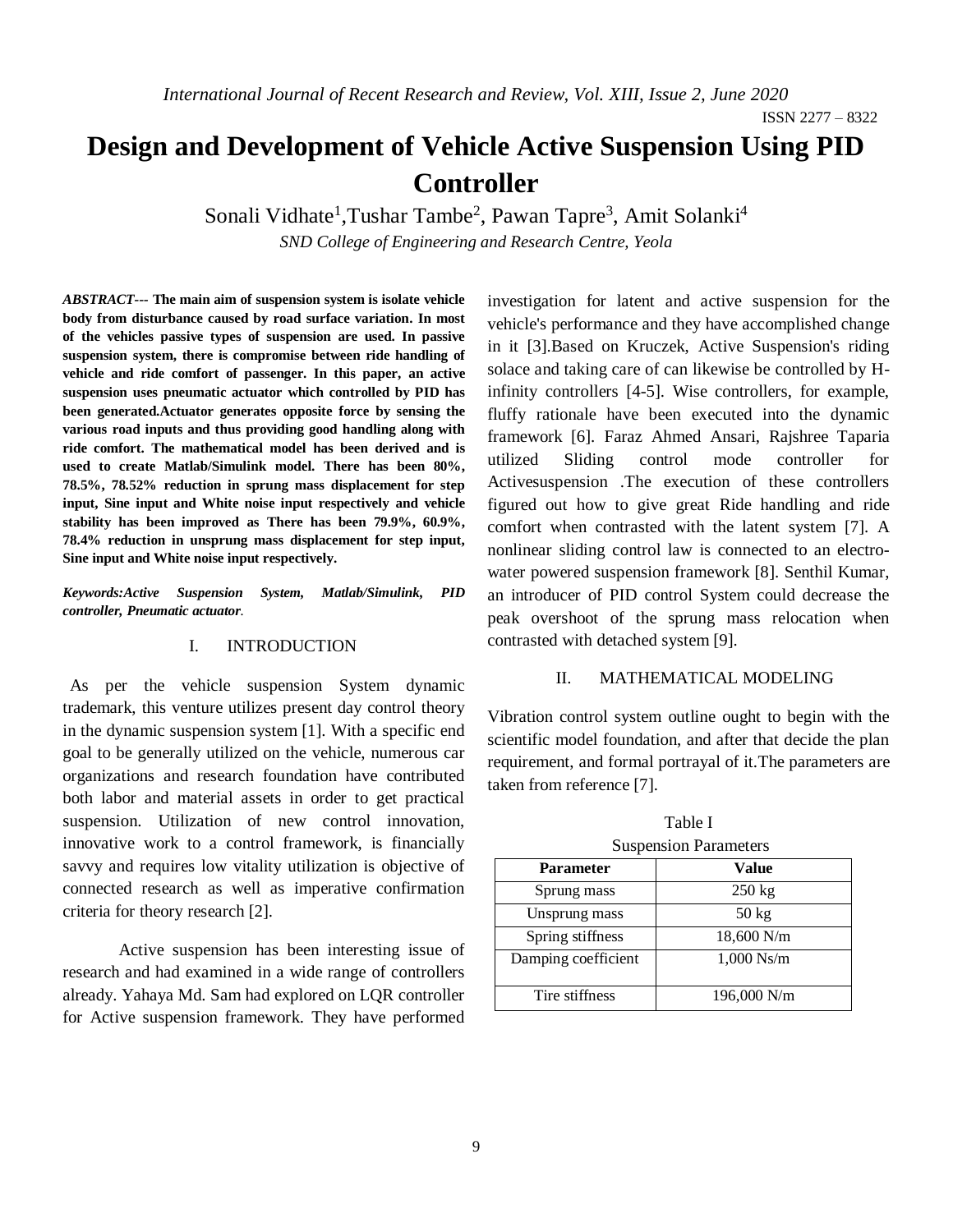Notation used:

Ms: Sprung Mass, kg

Mus: Unsprung Mass, kg

K1: Spring Stiffness, N/m

K2: Tire Stiffness, N/m

Ca: Damping coefficient, Ns/m

Xs: Vertical Sprung mass displacement, m

 $X_{us}$ : Vertical Unsprung mass displacement, m

Xr: Vertical road profile displacement, m

 $\dot{x}_s$ : Sprung mass velocity, m/s

 $\dot{x}_{us}$ : Unsprung mass velocity, m/s

 $\ddot{x}$ s: Sprung mass acceleration, m<sup>2</sup>/s

 $\ddot{x}_{us}$ : Unsprung mass acceleration, m<sup>2</sup>/s

Fa: Force generated by actuator, N

Xa: Actuator displacement,m

*A. Passive Suspension*

In the car universe of complex vibration System, simplifications are done in light of investigation of issue. There are several ways to show mathematical model. We have shown in figure mention below:



Fig 1. Passive Suspension System

The quarter model has been generated and two degree of freedom motion differential equations has been derived. These equations derived have been shown below.

For sprung mass:

 $M_s\ddot{x}_s + C_a(\dot{x}_s - \dot{x}_{us}) + K_1(X_s - X_{us}) = 0$  (1)

For unsprung mass:

 $M_{us} \ddot{x}_{us} + C_a(\dot{x}_{us} - \dot{x}_s) + K_1(X_{us} - X_s) + K_2(X_{us} - X_r) = 0(2)$ 

# *B. Active Suspension*

Active suspension uses pneumatic actuator to control the force. To measure suspension variables active suspension requires sensors.The ¼ vehicle dynamic vibration demonstration does not include whole vehicle parameters and it does not focus into vehicle pitching and roll motion but still system load and suspension information has been included.The active suspension system is uses actuator to add or dissipate the energy from the system. This helps in controlling the inertia of the vehicle and also beneficial in braking and cornering, thus improving vehicle stability.



Road Profile

Fig 2. Active Suspension

Active suspension system works with hydraulic or pneumatic actuators, so it is clear that the desired external force is introduced into the system. Pneumatic actuator has been discussed in this paper.

The figure 2 shows the active suspension system and y the use of Newton's second law of motion the following equations are derived.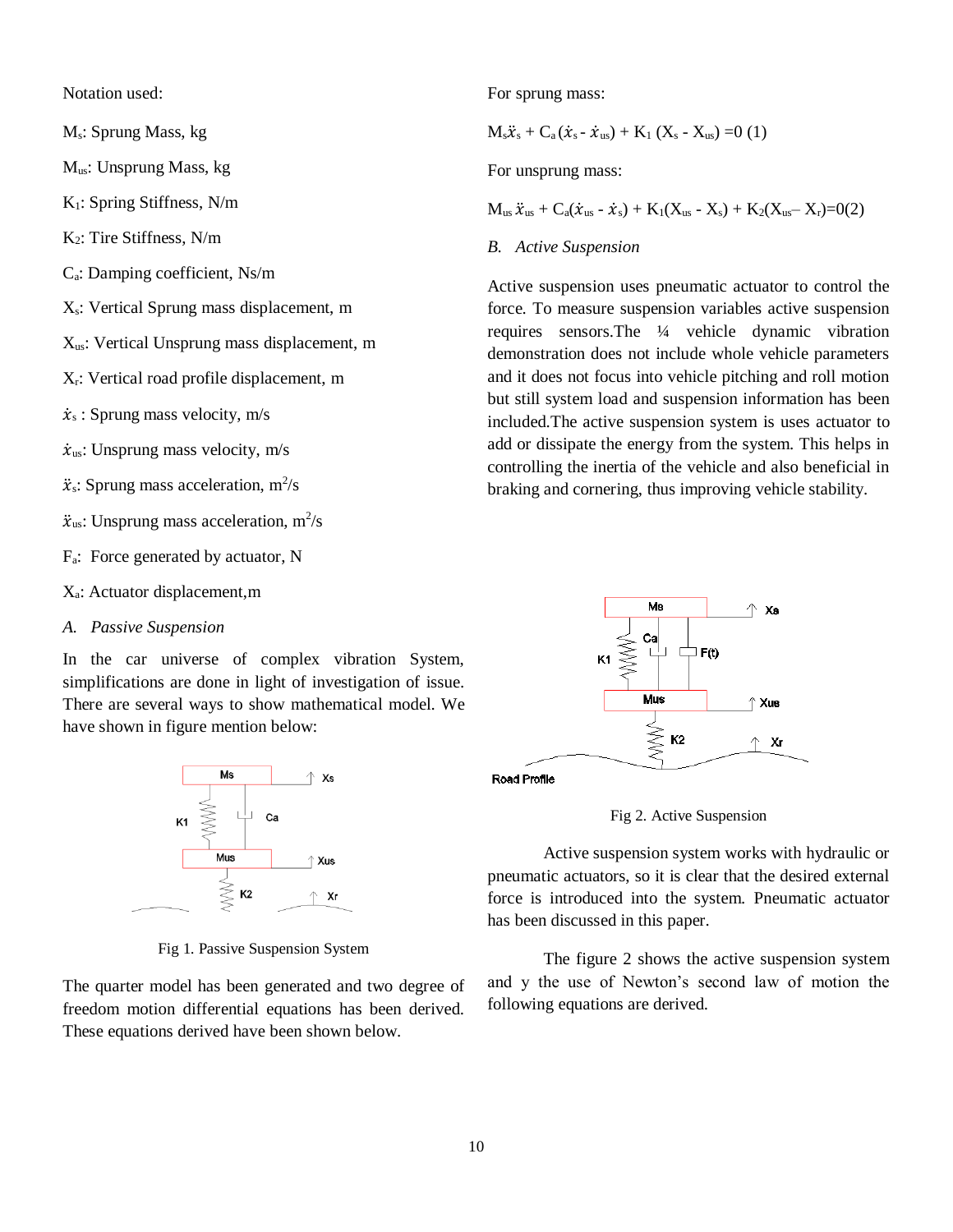For sprung mass:

$$
M_s\ddot{x}_s + C_a(\dot{x}_s - \dot{x}_{us}) + K_1(X_s - X_{us}) = F_a(3)
$$

For unsprung mass:

 $M_{us} \ddot{x}_{us} + C_a(\dot{x}_{us} - \dot{x}_s) + K_1(X_{us} - X_s) + K_2(X_{us} - X_r) = -F_a(4)$ Here,  $F_a = A_1P_1 - A_2P_2$ 

Where,  $P_1$  and  $P_2$  are the absolute pressures in the actuator chambers and  $A_1$  and  $A_2$  are the piston effective areas.



Fig 3. Active system Simulink Model

# *C. Pneumatic Actuator System*

Pneumatic actuators are affordable power source, simple, high power to weight ratio and have a prompt access.The pneumatic cylinder consists of three subsystems: the valve, the cylinder containing the piston and chambers and the load and scientific model of a pneumatic actuator has been all around described in this section. [13]

$$
\ddot{X}_a = \frac{\mathrm{Fa}}{\mathrm{Ms} - \mathrm{Mus}} = \frac{\mathrm{A_1P_1} - \mathrm{A_2P_2}}{\mathrm{Ms} - \mathrm{Mus}}(5)
$$

Pneumatic actuator with proportional valves has been considered as proportional valves offer fine-grained control of the port size and are also less noisy. [14]

From the reference [14] the relation between mass flow rate and the effective pressures are obtained.

 $\dot{M}_1 = a_c \times v \times P_1$  (6)  $\dot{M}_2$ = a<sub>c</sub>×*v*× P<sub>2</sub>(7)

Where  $\dot{M}_1$  and  $\dot{M}_2$  are mass flow rates of chamber and  $a_c$ , *v* are orifice area of valve and applied voltage to actuator valve respectively.According to cylinder chamber model and cylinder chamber dynamics, the time derivative of pressure is given by, [15]

$$
\dot{P}_i = \frac{K}{A_i l X_a} (\mathbf{RT}_i \mathbf{M}_i \pm \mathbf{A}_i \mathbf{P}_i \dot{X}_a)
$$
\n(8)

Where,  $i=1$ , 2 are cylinder chamber index, K is adiabatic index, R is ideal gas constant and Tis respective temperatures for respective chambers.With the help of equation 5, 6, 7, and 8 following simulink model is obtained.



Fig 4. Actuator Simulink Model

# III. PID CONTROL SYSTEM

The sprung mass displacement and the impact of disturbancehave been seen as the controlled variable reaction of the System. Additionally, PID control for the most part performs superbly for a system with little unsettling impact and works at a low speed. PID control system is one of the establish control system so, active force control part gives the additional strength featurethrough its Disturbance dismissal capacity.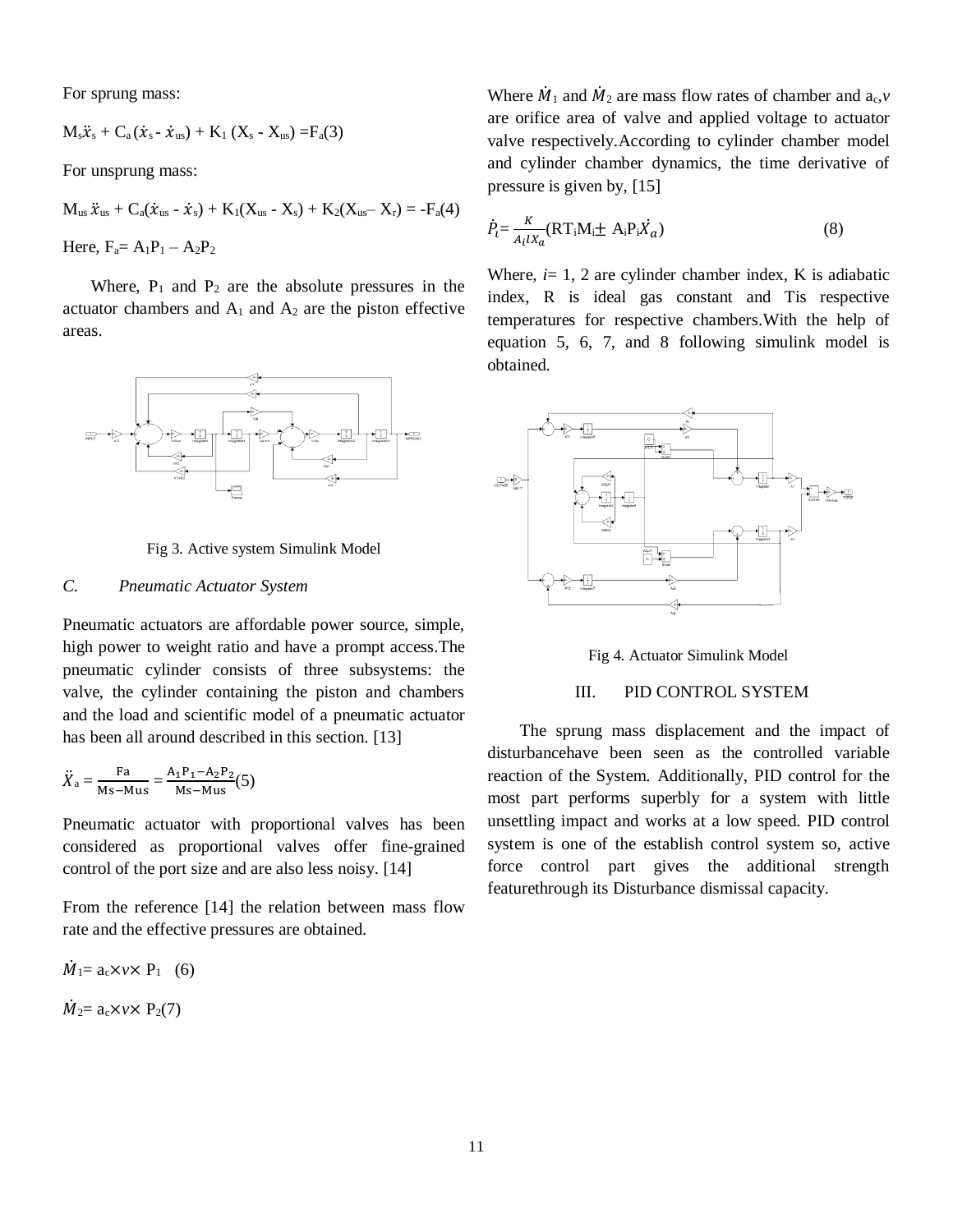

Fig 5. PID Controller design

Ziegler- Nicholas method is being used to find the values of  $K_p$ ,  $K_i$  and  $K_d$  which are proportional, integral and derivative gains respectively. After tuning,  $K_p=61$ ,  $K_i=9.1$ and  $K_d = 0.7$  were chosen for this system.

## IV. EXPERIMENTAL SETUP



Fig 6. Experimental Setup

Excitation source validation could have been done using all three types of input but Sinusoidal input is fairly sufficient and that it is very easy and economically done. A Spur gear (B) was used and a small disturbance has been created on the surface of gear. The base (A) was formed which holds the spur gear shaft. The tire shaft is attached to slider and pneumatic actuator(D) is mounted on the shaft carrying tire.

# V. RESULTS AND DISCUSSION

The road input signals taken into consideration are step input, sine input and White noise input signal.

# *A. Step input signal*

The very first thing in any suspension system is it should sustain an impact occurred by jounce or rebound provided by road surface. The step input signal is basic need of any suspension system. We have considered rebound condition. The result has been taken with step of 1 m.



Fig 6.Sprung mass displacement Vs Time



Fig 7. Sprung mass Acceleration Vs Time



Fig 8.Unsprung mass Displacement Vs Time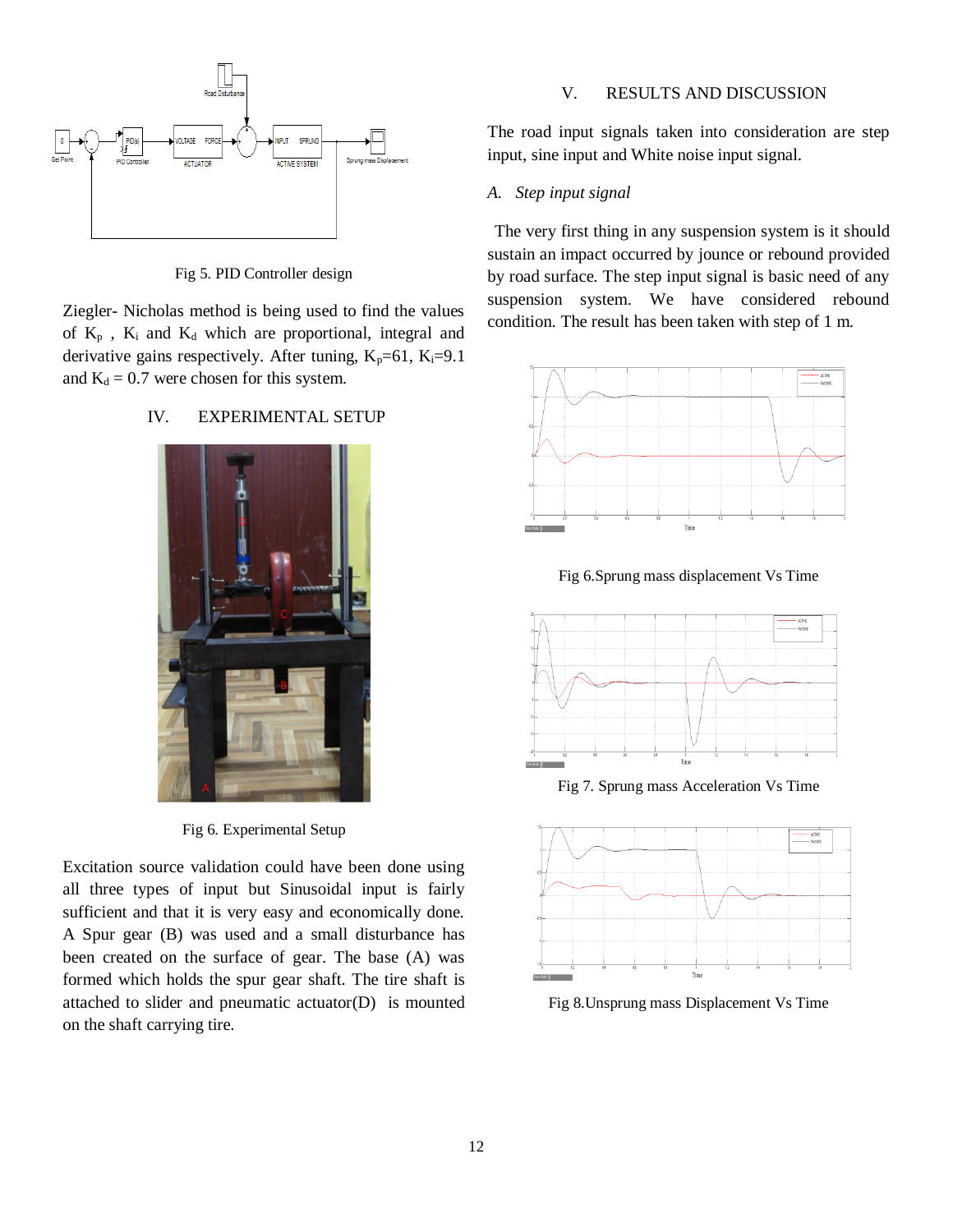

Fig 9.Unsprung mass Acceleration Vs Time

Table II Step input Results

|                                         | <b>Overshoot Values</b> |        |            |
|-----------------------------------------|-------------------------|--------|------------|
| <b>Parameters</b>                       | Passive                 | Active | %Reduction |
| Sprung mass<br>Displacement(m)          | 1.4593                  | 0.2914 | 80.035     |
| Sprung mass<br>Acceleration( $m/s2$ )   | 18.4306                 | 3.6950 | 79.95      |
| Unsprung mass<br>Displacement(m)        | 1.5018                  | 0.3005 | 79.99      |
| Unsprung mass<br>Acceleration( $m/s2$ ) | 22.2859                 | 3.4500 | 84.51      |

The vehicle will be more stable with active as there has been 80 % reduction in unsprung mass displacement and 84.5% reduction in unsprung mass acceleration. Unsprung mass provides the lesser roll of vehicle, thus vehicle will be much more stable with active suspension system.Also, the settling time for sprung and unsprung mass displacement has been reduced by 30% and 18% respectively while unsprung mass acceleration by 45%.

### *B. Sine input signal*

Every automotive industries uses sine wave pavement input signal before any vehicle drives on road [10].





Fig 11.Unsprung mass Acceleration Vs Time

Table III Sine input Results

|                                         | <b>Peak Values</b> |               |            |
|-----------------------------------------|--------------------|---------------|------------|
| <b>Parameters</b>                       | <b>Passive</b>     | <b>Active</b> | %Reduction |
| Sprung mass<br>Displacement(m)          | 1.0781             | 0.2316        | 78.51      |
| Sprung mass<br>Acceleration( $m/s2$ )   | 23.650             | 11.84         | 49.93      |
| Unsprung mass<br>Displacement(m)        | 1.0407             | 0.4066        | 60.93      |
| Unsprung mass<br>Acceleration( $m/s2$ ) | 25.144             | 13.50         | 52.58      |

The peak value obtained for sprung mass displacement for passive type of suspension is 1.0787 m, while for active type of suspension is 0.2316 m. The Sprung mass acceleration for passive suspension is  $23.650 \text{m/s}^2$  and for active suspension system is  $11.84 \text{m/s}^2$ . Unsprung mass displacement for passive suspension is 1.0407 m, whereas for active suspension is 0.4066 m. The Sprung mass acceleration for passive suspension is  $25.144 \text{m/s}^2$  and for active suspension system is  $13.50 \text{m/s}^2$ .

#### *C. White noise input signal*

When vehicle is moving on road with constant velocity the road input is random. According to ISO/TC108/SC2N67 international standard, the usual way to represent the random variable is in terms of its power spectral density (PSD). Filtering white noise generation method has been used as it has clear physical meaning and easy in computing for steady state stochastic Gaussian process [11]. So we have following equation,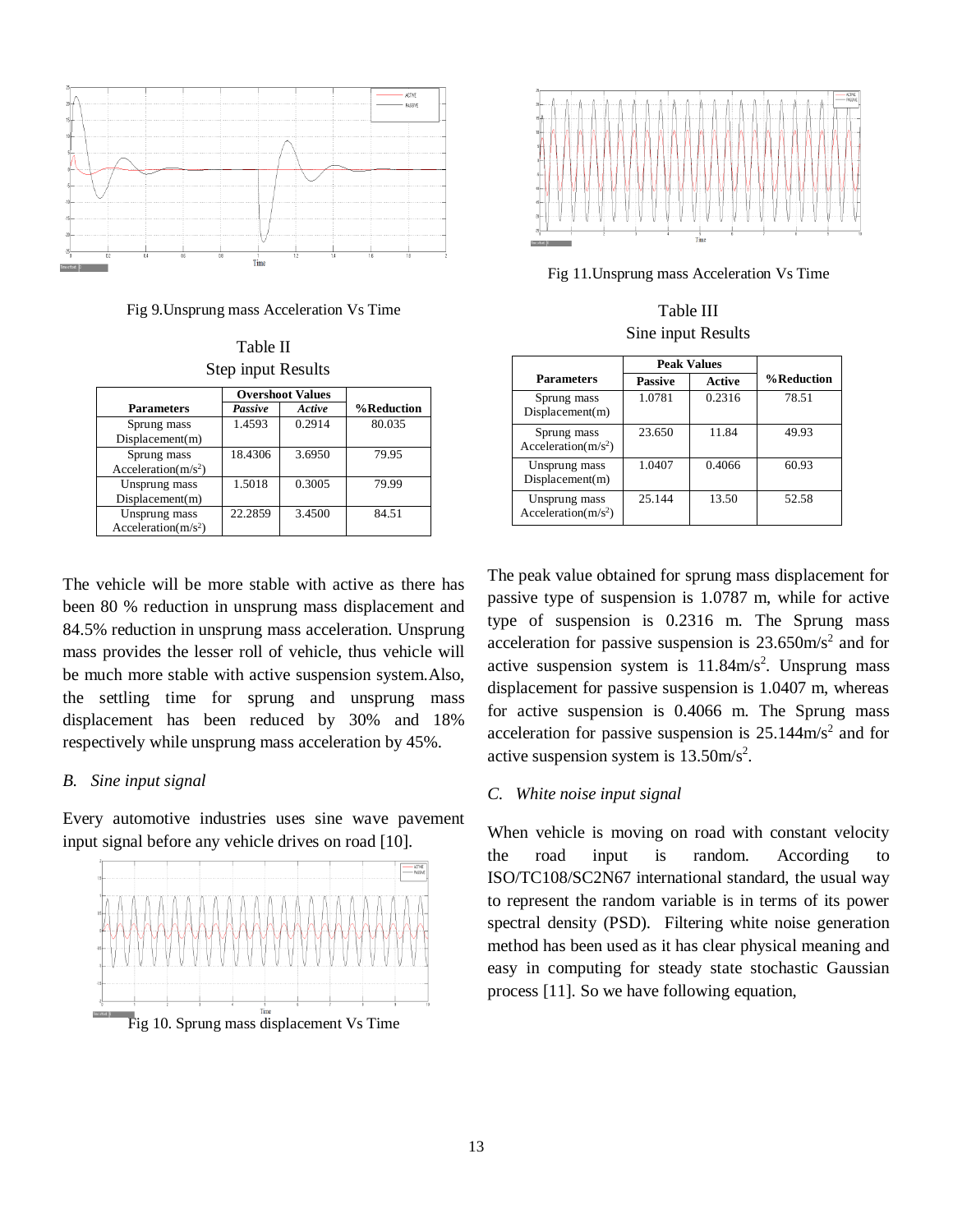$$
q(t) = -2\pi f_0 q(t) + 2\pi n_0 \sqrt{G_q(n_0)v} \, w(t) \tag{9}
$$

Where,

| q(t)           | Random road input<br>signal                             |
|----------------|---------------------------------------------------------|
| f <sub>0</sub> | Filter lower-cut-off<br>frequency                       |
| $G_q(n_0)$     | Road<br>roughness<br>coefficient,<br>unit; $m^2/m^{-1}$ |
| w(t)           | Gaussian<br>white<br>noise                              |

According to international standard, Depending on road roughness coefficient values the road is classified into different class from level A to level H. level A is best road surface while level H is worst road surface [12]



Fig 12: White noise input road Simulink model

The results obtained with the help of simulink model for white noise input signal are shown below.



Fig 13: Sprung mass displacement Vs Time



Fig 14: Unsprung mass Acceleration Vs Time

Table IV White Noise input Results

|                                         | <b>Peak Values</b> |         |            |
|-----------------------------------------|--------------------|---------|------------|
| <b>Parameters</b>                       | Passive            | Active  | %Reduction |
| Sprung mass<br>Displacement(m)          | 0.00624            | 0.00134 | 78.52      |
| Sprung mass<br>Acceleration( $m/s2$ )   | 0.0312             | 0.00632 | 79.74      |
| Unsprung mass<br>Displacement(m)        | 0.00621            | 0.00134 | 78.42      |
| Unsprung mass<br>Acceleration( $m/s2$ ) | 0.0343             | 0.00634 | 81.51      |

# VI. CONCLUSION

For step input, there is 80% reduction in peak overshoot value of passive suspension for sprung mass displacement. 79.95% reduction in peak overshoot value of passive suspension has been obtained for sprung mass acceleration. Stability has been improved as 84% reduction of peak overshoot value for unsprung mass acceleration. Peak overshoot value for unsprung mass displacement has been reduced by 79.9%.

For sine input, vehicle handling has been improved as there is 78.5% reduction of peak value of passive suspension. Sprung mass acceleration has been reduced by 49.9%. Stability and handling also has been improved as unsprungmass acceleration peak value has been reduced by 52.5%.Peak value for unsprung mass displacement has been reduced by 60.9%.

As white noise input is stochastic process, the peak value reduction obtained for sprung mass displacement is 78.5%. Sprung mass acceleration has been reduced by 79.7%. Stability has been improved as unsprung mass acceleration peak value has been reduced by 81.5%.Peak value for unsprung mass displacement has been reduced by 78.4%. Future work may include